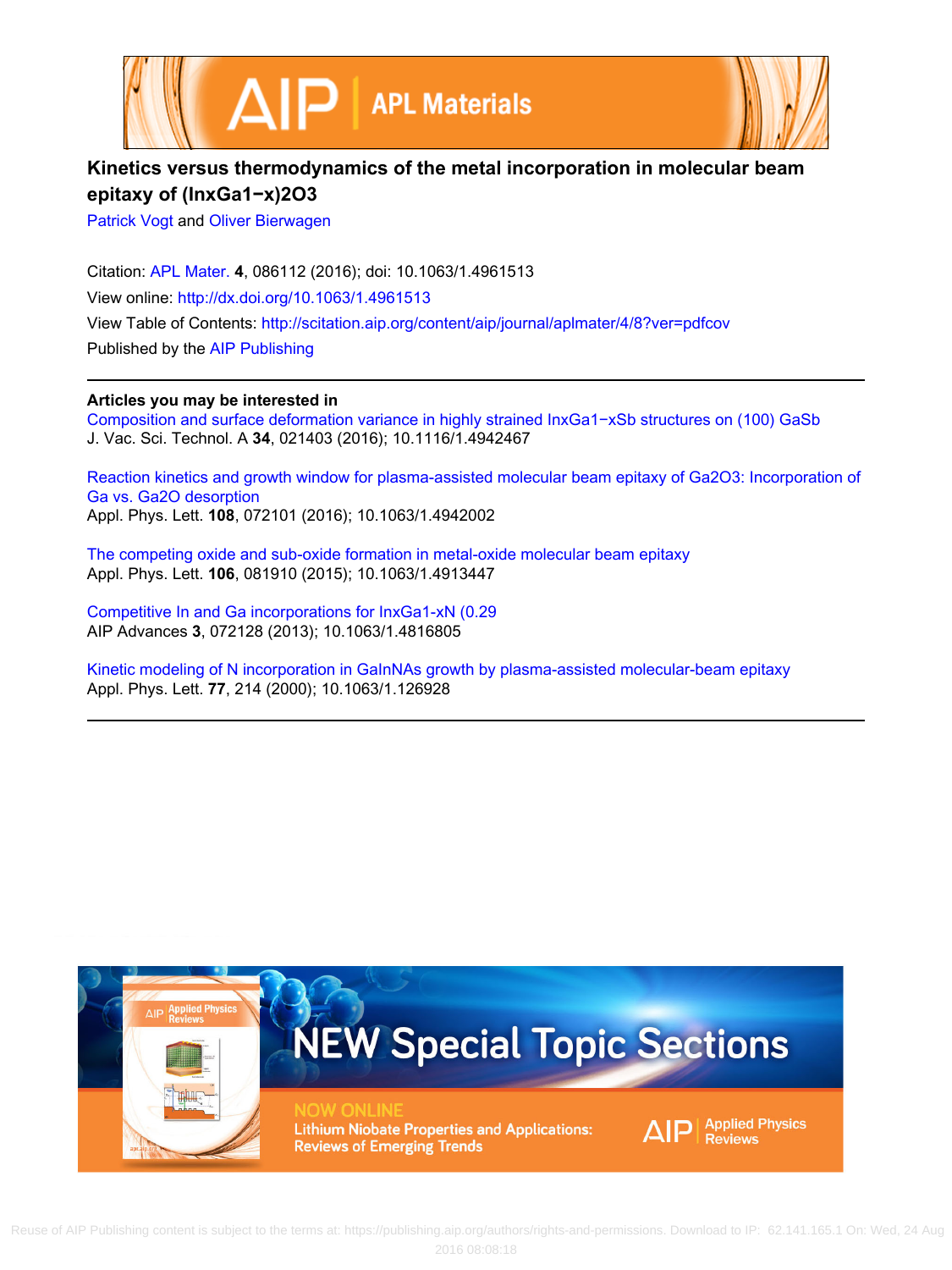

## **[Kinetics versus thermodynamics of the metal incorporation](http://dx.doi.org/10.1063/1.4961513) [in molecular beam epitaxy of](http://dx.doi.org/10.1063/1.4961513)** (**In***x***Ga1**−*x*)**2O<sup>3</sup>**

## P[a](#page-1-0)trick Vogt<sup>a</sup> and Oliver Bierwagen<sup>[b](#page-1-1)</sup>

*Paul-Drude-Institut für Festkörperelektronik, Hausvogteiplatz 5–7, D-10117 Berlin, Germany*

(Received 20 July 2016; accepted 10 August 2016; published online 23 August 2016)

We present a detailed study of the reaction kinetics and thermodynamics of the plasma-assisted oxide molecular beam epitaxy of the ternary compound (InxGa1−x)2O<sup>3</sup> for 0 ≤ *x* ≤ 1. We measured the growth rate of the alloy *in situ* by laser reflectrometry as a function of growth temperature  $T_G$  for different metal-to-oxygen flux ratios  $r_{\text{Me}}$ , and nominal In concentrations  $x_{\text{nom}}$  in the metal flux. We determined *ex situ* the In and Ga concentrations in the grown film by energy dispersive X-ray spectroscopy. The measured In concentration  $x$  shows a strong dependence on the growth parameters  $T_G$ ,  $r_{Me}$ , and  $x_{nom}$  whereas growth on different co-loaded substrates shows that in the macroscopic regime of  $\sim \mu m^3 x$  does neither depend<br>on the detailed layer crystallinity nor on crystal orientation. The data unveil that in on the detailed layer crystallinity nor on crystal orientation. The data unveil that, in presence of In, Ga incorporation is kinetically limited by  $Ga<sub>2</sub>O$  desorption the same way as during  $Ga<sub>2</sub>O<sub>3</sub>$  growth. In contrast, In incorporation during ternary growth is thermodynamically suppressed by the presence of Ga due to stronger Ga–O bonds. Our experiments revealed that Ga adatoms decompose/etch the In–O bonds whereas In adatoms do not decompose/etch the Ga–O bonds. This result is supported by our thermochemical calculations. In addition we found that a low  $T_G$  and/or excessively low  $r_{\text{Me}}$  kinetically enables In incorporation into (In<sub>x</sub>Ga<sub>1-x</sub>)<sub>2</sub>O<sub>3</sub>. This study may help growing high-quality ternary compounds  $(In_xGa_{1-x})_2O_3$  allowing band gap engineering over the range of 2.7–4.7 eV. <sup>C</sup> *2016 Author(s). All article content, except where otherwise noted, is licensed under a Creative Commons Attribution (CC BY) license [\(http:](http://creativecommons.org/licenses/by/4.0/)*[//](http://creativecommons.org/licenses/by/4.0/)*[creativecommons.org](http://creativecommons.org/licenses/by/4.0/)*[/](http://creativecommons.org/licenses/by/4.0/)*[licenses](http://creativecommons.org/licenses/by/4.0/)*[/](http://creativecommons.org/licenses/by/4.0/)*[by](http://creativecommons.org/licenses/by/4.0/)*[/](http://creativecommons.org/licenses/by/4.0/)*[4.0](http://creativecommons.org/licenses/by/4.0/)*[/](http://creativecommons.org/licenses/by/4.0/)*).* [\[http:](http://dx.doi.org/10.1063/1.4961513)//[dx.doi.org](http://dx.doi.org/10.1063/1.4961513)/[10.1063](http://dx.doi.org/10.1063/1.4961513)/[1.4961513\]](http://dx.doi.org/10.1063/1.4961513)

The transparent (semi)conducting oxide, indium sesquioxide  $In_2O_3$ , has been for decades a well studied material and reached industrial significance due to its good transparency in the visible regime of light and quite large band gap of  $E_g = (2.7 \pm 0.1) \text{ eV}$  $E_g = (2.7 \pm 0.1) \text{ eV}$  $E_g = (2.7 \pm 0.1) \text{ eV}$ .<sup>1</sup> In contrast, gallium sesquioxide Ga<sub>2</sub>O<sub>3</sub> is a transparent semiconducting oxide and a rather new material. Due to its direct large band gap of  $E_g = (4.7 \pm 0.2) \text{ eV}^2$  $E_g = (4.7 \pm 0.2) \text{ eV}^2$  $E_g = (4.7 \pm 0.2) \text{ eV}^2$  it is transparent up to the deep ultra-violet (DUV) regime of light and a suitable<br>material for DUV detectors and power devices with higher breakdown voltage and efficiency than material for DUV detectors and power devices with higher breakdown voltage and efficiency than SiC and GaN,<sup>[2](#page-6-1)</sup> for instance. Alloying both materials into  $(In_xGa_{1-x})_2O_3$  should enable to widen the wavelength range for DUV detectors and the growth of heterostructures.<sup>[3](#page-6-2)</sup>

The applications mentioned above and the control of the compound concentration require a high degree of purity and crystallinity, that can be achieved by plasma-assisted oxide molecular beam epitaxy (MBE). $4-9$  $4-9$ 

So far, theoretical reports have predicted the miscibility of  $In_2O_3$  and  $Ga_2O_3$ . <sup>[10](#page-6-5)[–12](#page-6-6)</sup> Experimental studies about the crystal structure and optical properties of  $(\text{In}_x\text{Ga}_{1-x})_2\text{O}_3$  grown by MBE,<sup>[13](#page-6-7)</sup> pulsed laser deposition,  $14,15$  $14,15$  and metal-organic vapor phase epitaxy (MOVPE) $16,17$  $16,17$  were carried out. For the latter method, it has been shown that no In was incorporated at too low O pressures in the growth chamber,<sup>[16](#page-6-10)</sup> and that In likely has a tendency to float on the growth surface.<sup>[17](#page-6-11)</sup> However, systematic

2166-532X/2016/4(8)/086112/6 **4**, 086112-1 © Author(s) 2016.



<span id="page-1-0"></span><sup>a</sup>Electronic mail: [vogt@pdi-berlin.de](mailto:vogt@pdi-berlin.de)

<span id="page-1-1"></span><sup>b</sup>Electronic mail: [bierwagen@pdi-berlin.de](mailto:bierwagen@pdi-berlin.de)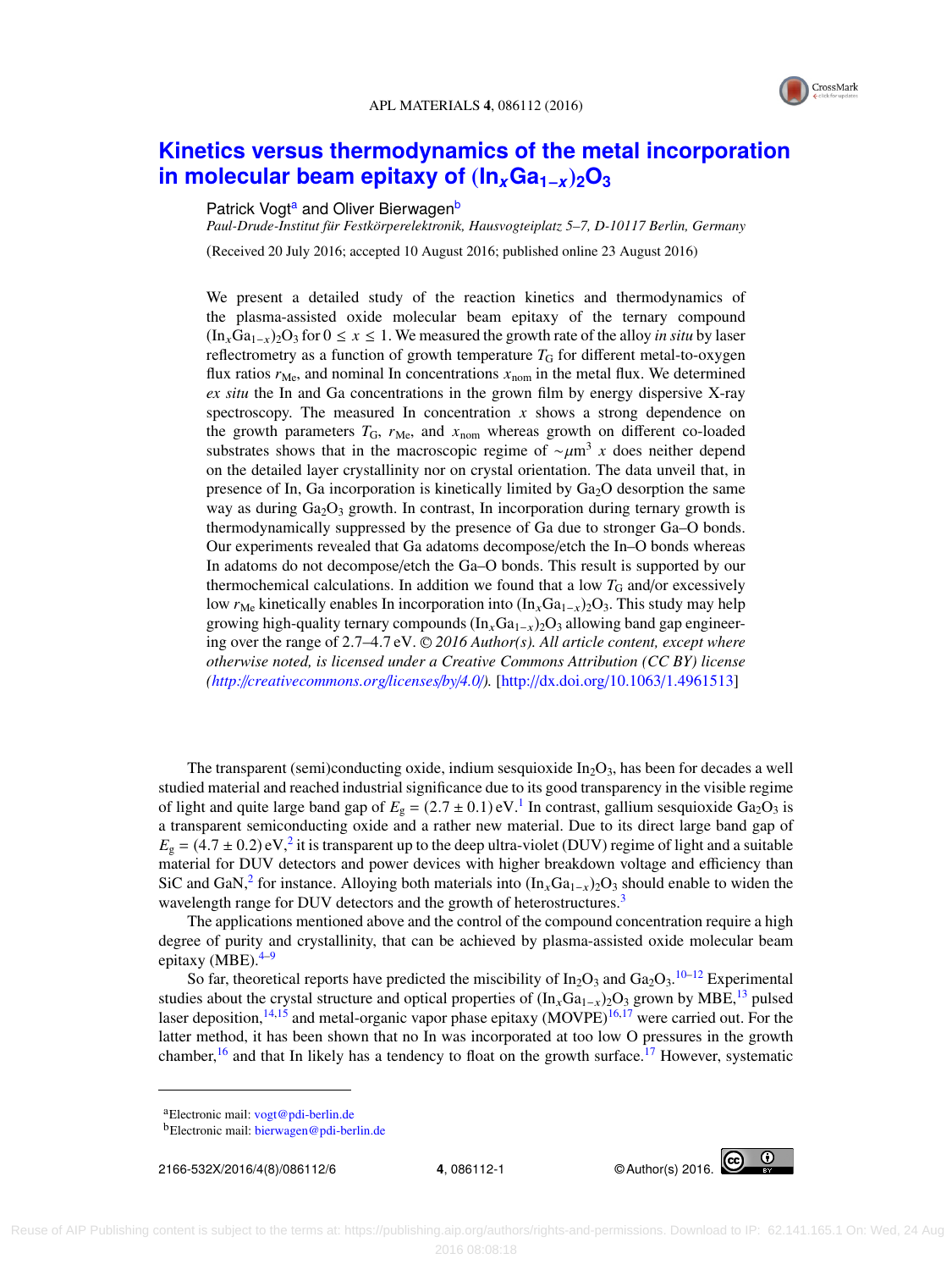<span id="page-2-0"></span>

FIG. 1. Growth rate  $\Gamma$  of the binary oxides In<sub>2</sub>O<sub>3</sub> (discs) and Ga<sub>2</sub>O<sub>3</sub> (triangles) as a function of growth temperature  $T_G$ . The In flux for In<sub>2</sub>O<sub>3</sub> growth was set to  $\Phi_{In} = 1.00 \text{ Å/s}$  (filled), 1.90 Å/s (open), and 2.80 Å/s (crossed). The Ga flux for Ga<sub>2</sub>O<sub>3</sub> growth was set to  $\Phi_{Ga} = 0.90 \text{ Å/s}$  (filled), 1.55 Å/s (open), and 2.80 Å/s (crossed). The lines are guides to the eye. Data partly published in Ref. [6.](#page-6-12)

investigations of the reaction kinetics and studies of the In and Ga incorporation for the (In<sub>x</sub>Ga<sub>1−x</sub>)<sub>2</sub>O<sub>3</sub> growth are lacking.

For the binary oxides In<sub>2</sub>O<sub>3</sub> and Ga<sub>2</sub>O<sub>3</sub>, we have already shown that the growth rate  $\Gamma$  decreases in the Me-rich regime due to the oxygen-deficiency-induced formation of the volatile suboxide Me<sub>2</sub>O  $(Me = In, Ga).<sup>4-6</sup>$  $(Me = In, Ga).<sup>4-6</sup>$  $(Me = In, Ga).<sup>4-6</sup>$  At high growth temperatures  $T_G \Gamma$  also decreases because of Me<sub>2</sub>O desorption in the Me-rich and O-rich regimes. This decrease of  $\Gamma$  is stronger with increasing  $T_G$  for a larger Me-to-O flux ratio  $r_{In,Ga} = \Phi_{In,Ga}/\Phi_{O}$  (see Fig. [1](#page-2-0) and Refs. [5](#page-6-13) and [6\)](#page-6-12). The In, Ga, and active O fluxes are denoted as  $\Phi_{\text{In}}$ ,  $\Phi_{\text{Ga}}$ , and  $\Phi_{\text{O}}$ , respectively.

In this letter, we present a systematic study of the In and Ga incorporation into the ternary oxide  $(\text{In}_{x}Ga_{1-x})_{2}O_{3}$  as a function of  $T_{G}$  for different Me-to-O flux ratios  $r_{Me} = (\Phi_{In} + \Phi_{Ga})/\Phi_{O}$  ranging from 0.1 to 2.0, and In-to-Ga flux ratios  $x_{\text{nom}} = \Phi_{\text{In}}/(\Phi_{\text{In}} + \Phi_{\text{Ga}})$  ranging from 0 to 1. The results are discussed in terms of kinetic and thermodynamic limitations. Growth conditions to force metal incorporation are demonstrated as well. However, the miscibility of  $In_2O_3$  and  $Ga_2O_3$  as well as the crystallinity of  $(In_xGa_{1-x})_2O_3$  are beyond the scope of this study.

The samples were grown in a custom made MBE system equipped with a laser-reflectometry set-up (LR) that allows the *in-situ* measurement of  $\Gamma$  and a line-of-sight quadrupole mass spectrometer (OMS) that also allows to monitor *in-situ* the actual desorbing flux from the substrate.<sup>[4](#page-6-3)</sup> Standard shuttered hot-lip effusion cells were used to evaporate liquid In and Ga (7N purity). The beam equivalent pressure (BEP) which is proportional to the particle flux was measured by a nude filament ion gauge positioned at the substrate location.

The Me fluxes were calibrated by measuring  $\Gamma$  of the In<sub>2</sub>O<sub>3</sub> and Ga<sub>2</sub>O<sub>3</sub> layers in the O-rich regime at sufficiently low  $T_G$  where neither Me<sub>2</sub>O desorption nor Me accumulation occurs.<sup>[4](#page-6-3)[–6](#page-6-12)</sup> With this calibration we converted the measured BEPs into equivalent  $Me<sub>2</sub>O<sub>3</sub>$  growth rates that are used throughout this study.

A radio frequency plasma source with a mass flow controller supplied  $\Phi_0$  from the research-grade O<sup>2</sup> gas (6N purity). The radio frequency power of the plasma source was maintained at 300 W. The  $O_2$  mass flows  $\Phi_{O_2}$  were set to 0.5, 1.0, and 2.0 standard cubic centimeter per minute (SCCM). Due to the different oxidation efficiencies of  $\text{In}^4$  $\text{In}^4$  and  $\text{Ga}$ ,  $\Phi$ <sub>O</sub> was calculated for all values of  $x_{\text{nom}}$  as

$$
\Phi_{\rm O} = \Phi_{\rm O_2}(x_{\rm nom}\Phi_{\rm O}^{\rm In} + (1 - x_{\rm nom})\Phi_{\rm O}^{\rm Ga})
$$
\n(1)

with  $\Phi_{\text{O}}^{\text{In}} = \Phi_{\text{O}}(x_{\text{nom}} = 1) = 5.7 \text{ Å}/(s \times \text{SCCM})$  and  $\Phi_{\text{O}}^{\text{Ga}} = \Phi_{\text{O}}(x_{\text{nom}} = 0) = 1.7 \text{ Å}/(s \times \text{SCCM})$  deter-<br>mined from the growth at stoichiometric condition of the binary oxide In-O<sub>2</sub> and Ga-O<sub>2</sub> mined from the growth at stoichiometric condition of the binary oxide  $In_2O_3$  and  $Ga_2O_3$ , respectively.<sup>[4](#page-6-3)</sup> Table [I](#page-3-0) summarizes the growth parameters employed throughout this study.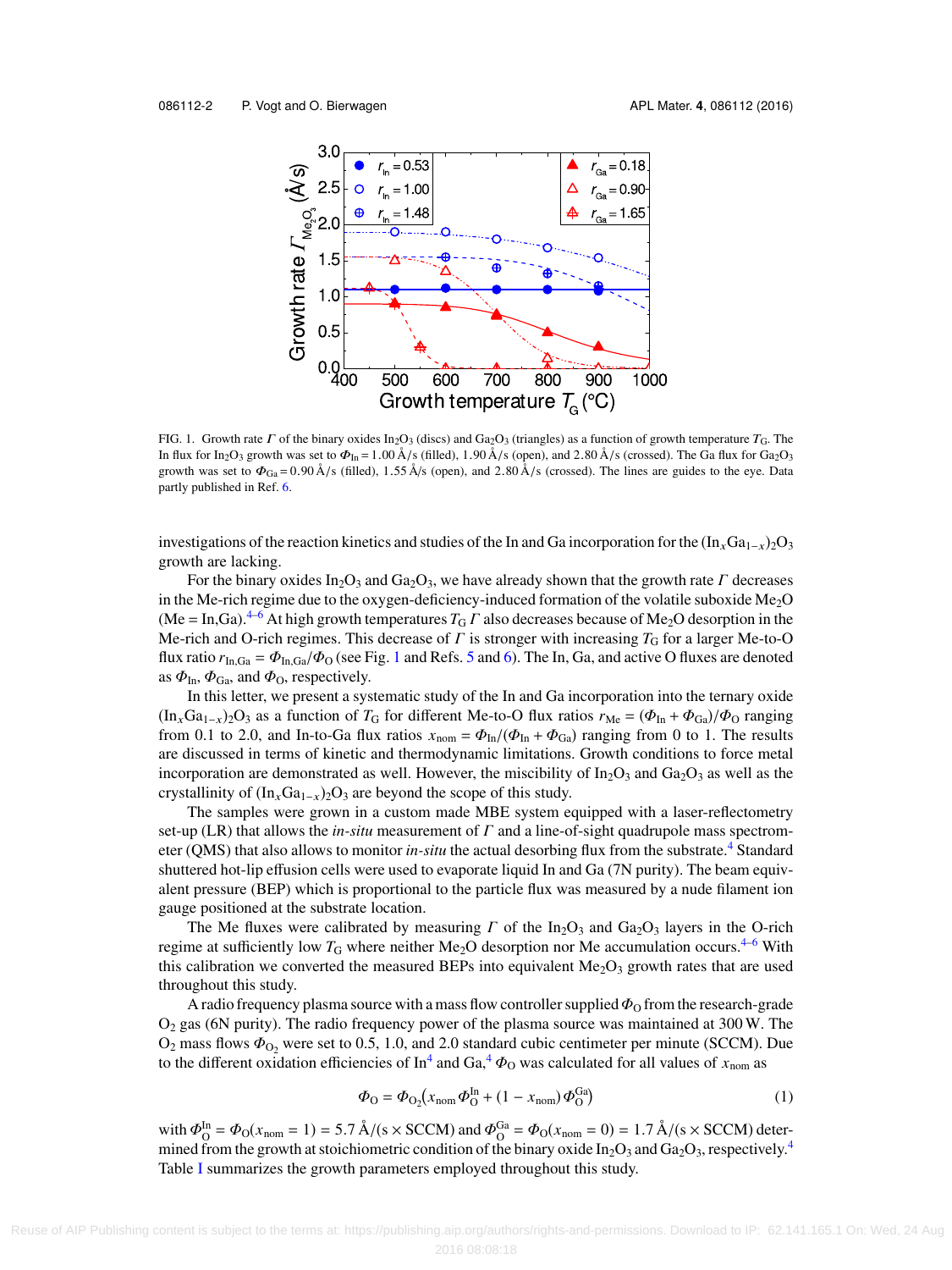| Figure symbols           | $r_{\text{Me}}$ | $x_{\text{nom}}$ | $\Phi_{\text{In}}(\AA/\text{s})$ | $\Phi_{Ga}(\AA/s)$ | $\Phi_{\Omega}(\AA/\text{s})$ |
|--------------------------|-----------------|------------------|----------------------------------|--------------------|-------------------------------|
| Centered (inset in Fig.) | 0.10            | 0.50             | 0.50                             | 0.50               | 10.80                         |
| Filled                   | 0.47            | 0.45             | 1.44                             | 1.81               | 6.82                          |
| Open                     | 0.72            | 0.70             | 1.12                             | 1.60               | 3.20                          |
| Dotted                   | 0.75            | 0.25             | 0.50                             | 1.50               | 2.65                          |
| Crossed                  | 2.00            | 0.50             | 1.80                             | 1.80               | 1.80                          |

<span id="page-3-0"></span>TABLE I. Growth parameters and corresponding figure symbols in Figs. [1](#page-2-0)[–4](#page-5-0) for the  $(\text{In}_x\text{Ga}_{1-x})_2\text{O}_3$  growth.

Using QMS,  $T_G$  was calibrated by monitoring the total reflection of a known  $\Phi_{Ga}$  desorbing from an  $Al_2O_3$  (0001) surface. In order to obtain  $T_G$ , we slowly decreased the thermo-couple temperature of the substrate heater *T*<sub>TC</sub> until Me atoms started adsorbing on the substrate. Besides, *T*<sub>G</sub> was calculated by applying kinetic theory of gases as reported in Ref. [18](#page-6-14) that enabled determining the offset between  $T_{TC}$  and  $T_G$  ( $\Delta T = T_{TC} - T_G$ ).

Depending on  $T_G$ ,  $r_{Me}$ , and  $x_{nom}$  the layers were either amorphous, polycrystalline, or crystalline. The In layer concentration *x* was obtained by measuring a macroscopic volume of the epilayer of  $\sim$ 4  $\mu$ m<sup>3</sup> in a scanning electron microscope by means of energy dispersive X-ray spectroscopy (EDX).<br>In order to investigate whether x depends on the substrate material and orientation different

In order to investigate whether *x* depends on the substrate material and orientation, different cleaved substrates of Al<sub>2</sub>O<sub>3</sub> ((0001),(112<sup>0</sup>0),(10<sup>1</sup>2)) and Y-stabilized ZrO<sub>2</sub> (YSZ)((111),(100)) were In-bonded on a Si wafer and the  $(\text{In}_x\text{Ga}_{1-x})_2\text{O}_3$  layers were grown simultaneously on different substrates. It turned out that at a scale of a macroscopic volume *x* neither depends on the substrate material and orientation, nor on the crystallinity of the film. The crystallinity and structure of the alloys were identified *in-situ* by reflection high energy electron diffraction during growth and *ex-situ* by X-ray diffraction  $\omega$ -2 $\theta$  wide-range scans (not shown).

Figure [1](#page-2-0) shows the measurement of  $\Gamma$  of the binary grown In<sub>2</sub>O<sub>3</sub> and Ga<sub>2</sub>O<sub>3</sub> as a function of  $T_{\text{G}}$ . The dependencies of  $\Gamma$  on  $T_G$  for both materials are discussed in detail in Refs. [5](#page-6-13) and [6.](#page-6-12) The stronger decrease of  $\Gamma_{\text{Ga}_2\text{O}_3}$  with  $T_G$  and  $r_{Ga} = \Phi_{Ga}/\Phi_{O}$  is kinetically explained by the higher vapor pressure of its suboxide Ga<sub>2</sub>O as compared to the suboxide  $In_2O<sup>6</sup>$  $In_2O<sup>6</sup>$  $In_2O<sup>6</sup>$ 

Figure [2](#page-3-1) depicts *Γ* of the ternary film  $\Gamma_{(\text{In}_x\text{Ga}_{1-x})2\text{O}_3}$  for  $x_{\text{nom}} = 0.25$ , 0.45, 0.50, and 0.70 at different  $r_{\text{Me}}$  as a function of  $T_{\text{G}}$ . Similar to the growth of the binary oxides depicted in Fig. [1](#page-2-0) and reported in Refs. [5](#page-6-13) and [6,](#page-6-12) lowering  $r_{\text{Me}}$  extends the growth domain of  $(\text{In}_x\text{Ga}_{1-x})_2\text{O}_3$  towards higher *T*<sub>G</sub>. This can be seen by comparing *Γ* for  $x_{\text{nom}} = 0.5$  and  $r_{\text{Me}} = 0.1, 2.0$ , for instance. Particularly, for the lowest  $r_{\text{Me}} = 0.1$  (inset, Fig. [2\)](#page-3-1) we do not observe any decrease of  $\Gamma$  up to  $T_{\text{G}} = 800 \degree \text{C}$ .

<span id="page-3-1"></span>

FIG. 2. Growth rate of  $(\text{In}_x\text{Ga}_{1-x})_2\text{O}_3$   $\Gamma_{(\text{In}_x\text{Ga}_{1-x})_2\text{O}_3}$  as a function of growth temperature  $T_G$  plotted for different  $r_{\text{Me}} = 0.47$ ,  $0.72, 0.75, 2, 00$  and  $x = -0.45, 0.70, 0.25, 0.50$  for filled o 0.72, 0.75, 2.00 and  $x_{\text{nom}} = 0.45$ , 0.70, 0.25, 0.50 for filled, open, dotted, and crossed squares, respectively (see Table [I\)](#page-3-0). Inset:  $\Gamma_{(\text{In}_x\text{Ga}_{1-x})_2\text{O}_3}$  as a function of  $T_\text{G}$  for  $r_\text{Me} = 0.1$  and  $x_\text{nom} = 0.50$  (centered squares). The lines are guides to the eye.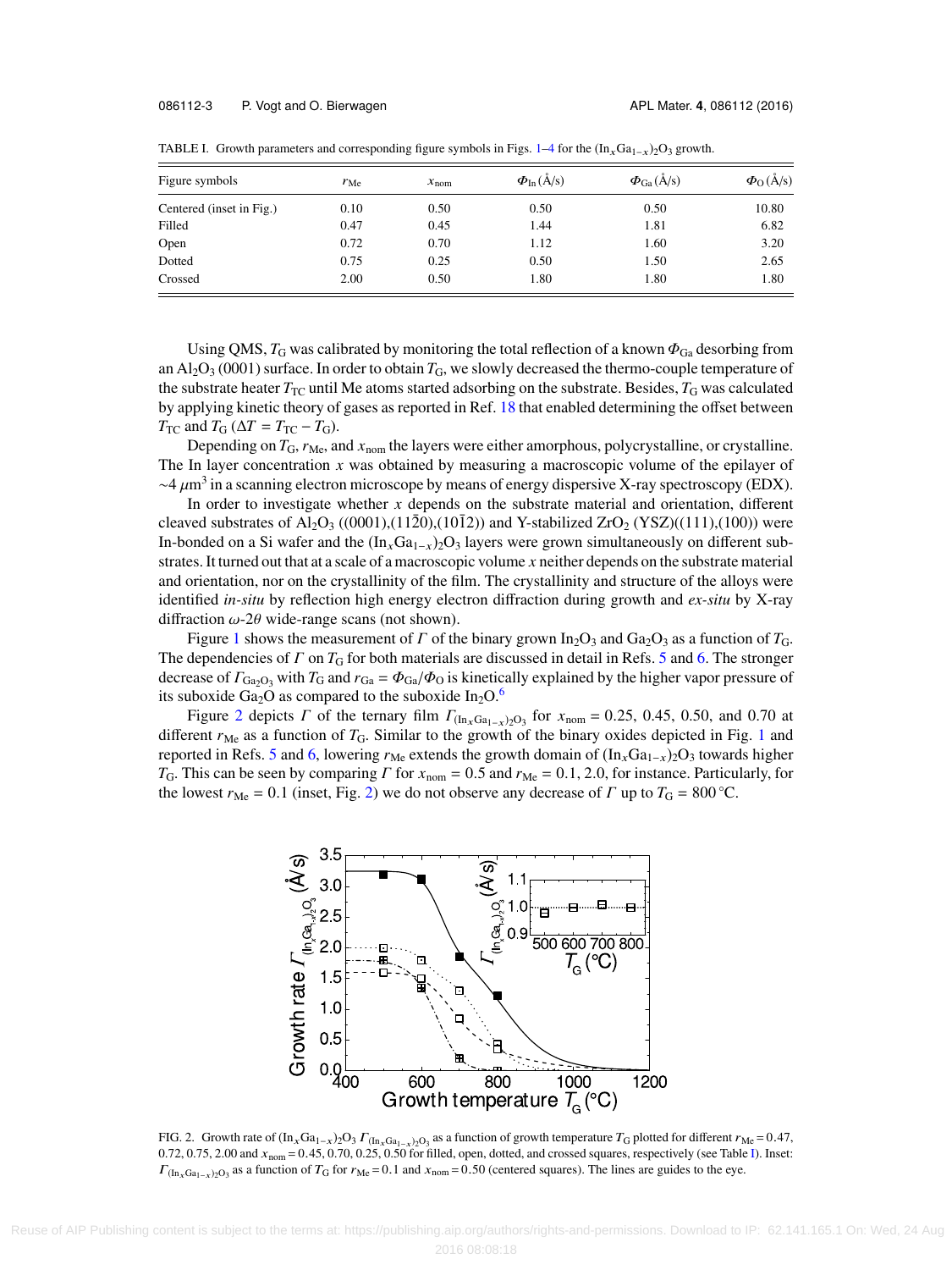<span id="page-4-0"></span>

FIG. 3. In concentration x as a function of growth temperature  $T_G$  plotted for different  $r_{Me}$  and  $x_{nom}$  (see Table [I\)](#page-3-0). Inset: x versus  $T_{\text{G}}$  for  $r_{\text{Me}} = 0.10$  (centered discs). The lines are guides to the eye.

In order to unveil the relative loss of In and Ga contributing to the decrease of  $\Gamma_{(\text{In}_x\text{Ga}_{1-x})\text{O}_3}$  with  $T_G$ , we investigated *x* as a function of  $T_G$  for the growth conditions indicated in Table [I.](#page-3-0) The results are plotted in Fig. [3.](#page-4-0) Under O-rich growth conditions of  $r_{Me} < 1.0$  and  $T_G < 600 °C x = x_{nom}$ . For  $T_G \le 600^\circ \text{C}$  *x* decreases with increasing  $T_G$  for 0.1 <  $r_{\text{Me}}$  < 1.0. However, for  $r_{\text{Me}} \le 0.1$ , *x* does not depend on  $T_G$  up to 800 °C and is equal to  $x_{\text{nom}}$  (inset, Fig. [3\)](#page-4-0). Under Me-rich growth conditions, for  $r_{\text{Me}} = 2.0$  and  $\Phi_{\text{O}} = \Phi_{\text{In}} = \Phi_{\text{Ga}}$ ,  $x = 0$  for all measured  $T_{\text{G}}$ , i.e., only Ga<sub>2</sub>O<sub>3</sub> is formed. Scanning electron microscopy and EDX measurements revealed that In accumulated as droplets on the growth surface for this sample at  $T_G < 600\degree\text{C}$  (not shown). Similar metal accumulation has been observed during MBE under metal-rich growth conditions at these low  $T_G$  for  $In_2O_3$  but not for  $Ga_2O_3$ .<sup>[6](#page-6-12)</sup> This finding suggests preferential incorporation of Ga over In.

Now, we focus on the growth experiments of  $(In_xGa_{1-x})_2O_3$  for which  $x_{\text{nom}}$  was set to 0.5 and 0.45 and discuss the individual incorporation rates of In and Ga into  $(\text{In}_x\text{Ga}_{1-x})_2\text{O}_3$ . In order to access these quantities we introduce pseudo-binary growth rates  $\gamma$  defined as

$$
\gamma_{\text{In}_2\text{O}_3} = x \Gamma_{(\text{In}_x\text{Ga}_{1-x})_2\text{O}_3} \tag{2}
$$

and

$$
\gamma_{Ga_2O_3} = (1 - x) \Gamma_{(\text{In}_x \text{Ga}_{1-x})_2O_3}.
$$
 (3)

Figure [4](#page-5-0) depicts the variation of  $\gamma_{\text{In}_2\text{O}_3}$  and  $\gamma_{\text{Ga}_2\text{O}_3}$  as a function of  $T_G$ . Note that the definitions of  $\gamma_{\text{In}_2\text{O}_3}$ <br>and  $\gamma_{\text{Ga}_2\text{O}_3}$  do not take into account the difference in cation d and  $\gamma_{Ga_2O_3}$  do not take into account the difference in cation densities due to different possible crystal<br>phases during (In Ga., )-O<sub>2</sub> growth. Therefore, we assume a maximum error of  $\alpha$ , and  $\alpha$  a of phases during  $(\text{In}_x \text{Ga}_{1-x})_2 \text{O}_3$  growth. Therefore, we assume a maximum error of  $\gamma_{\text{In}_2\text{O}_3}$  and  $\gamma_{\text{Ga}_2\text{O}_3}$  of  $\delta \gamma = +10$  % based on the difference in cation densities of bix hyite In-O<sub>2</sub> and monocli  $\delta \gamma = \pm 10\%$  based on the difference in cation densities of bixbyite In<sub>2</sub>O<sub>3</sub> and monoclinic Ga<sub>2</sub>O<sub>3</sub>. This difference, however, does not change the qualitative evolution of  $\gamma$  as a function of *T*<sub>G</sub>. The evolution of  $\gamma_{Ga_2O_3}$  follows the same trend as the one for  $\Gamma_{Ga_2O_3}$  plotted in Fig. [1.](#page-2-0) In contrast,  $\gamma_{In_2O_3}$  is strongly reduced for  $T_c > 600 \degree$ C and  $r_M > 0.1$  compared to the binary  $F_s$  or depicted in Fig. 1. However reduced for  $T_G > 600$  °C and  $r_{Me} > 0.1$  compared to the binary  $\Gamma_{\text{In}_2\text{O}_3}$  depicted in Fig. [1.](#page-2-0) However, the inset shows a constant  $\alpha$  at  $r_{Me} = 0.1$  for both materials up to  $T_G = 800$  °C the inset shows a constant  $\gamma$  at  $r_{\text{Me}} = 0.1$  for both materials up to  $T_{\text{G}} = 800 \degree \text{C}$ .

Based on the data plotted in Figs. [2](#page-3-1)[–4,](#page-5-0) we can define a range of  $r_{Me}$  where x decreases with  $T_G$ ,

$$
0.1 < r_{\rm Me} < 2.0. \tag{4}
$$

For  $r_{Me} \le 0.1$  (inset in Figs. [2–](#page-3-1)[4](#page-5-0) for  $r_{Me} = 0.1$ ) all In is incorporated, whereas, for  $r_{Me} \ge 2.0$  (crossed symbols in Figs.  $2-4$  $2-4$  for  $r_{Me} = 2.0$ ) no In incorporation could be measured.

Our results strongly suggest that the presence of Ga inhibits the incorporation of In whereas the presence of In has no qualitative effect on Ga incorporation. However, considering kinetic factors, one would expect incorporation of In to be higher than that of Ga since the oxidation efficiency of In into In<sub>2</sub>O<sub>3</sub> is higher than that of Ga into Ga<sub>2</sub>O<sub>3</sub> and the vapor pressure of In<sub>2</sub>O is lower than the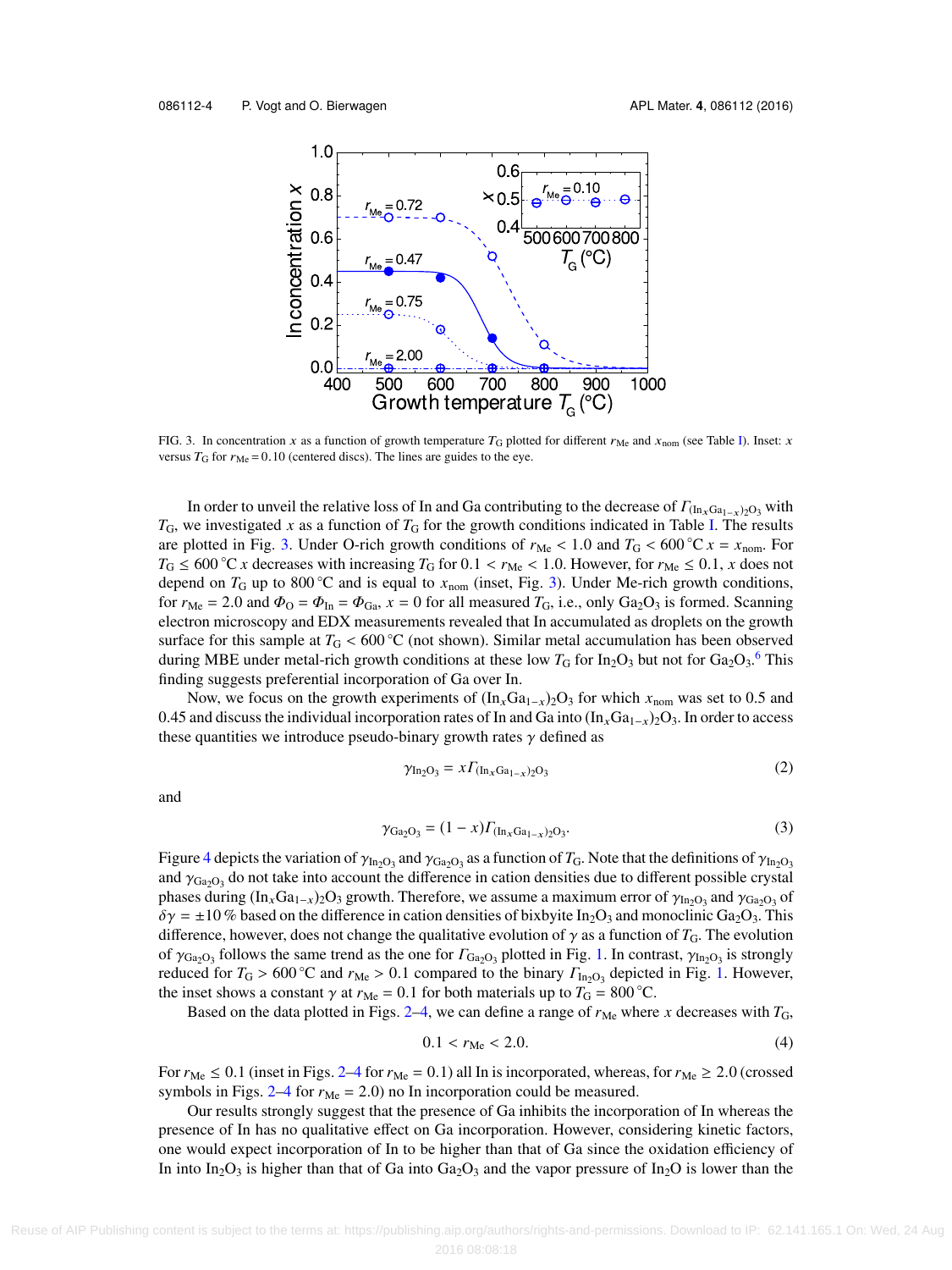<span id="page-5-0"></span>

FIG. 4. The pseudo-binary growth rates  $\gamma$  for In<sub>2</sub>O<sub>3</sub> (discs) and Ga<sub>2</sub>O<sub>3</sub> (triangles) from the ternary compound (In<sub>x</sub>Ga<sub>1−x</sub>)<sub>2</sub>O<sub>3</sub> (Figs. [2](#page-3-1) and [3\)](#page-4-0) as a function of growth temperature  $T_G$  are depicted for  $x_{\text{nom}}$  ~ 0.5 (see text). The symbols correspond to growth parameters indicated in Table [I.](#page-3-0) The lines are guides to the eye.

one of Ga<sub>2</sub>O. To explain the contradicting results between  $\Gamma$  of the binary grown In<sub>2</sub>O<sub>3</sub> and Ga<sub>2</sub>O<sub>3</sub>, and  $\gamma$  derived from the ternary growth, we suggest the suppressed In incorporation could be of thermodynamic origin since the Ga–O bond energy is higher than the In–O bond energy, as calculated by first-principles density functional calculations.<sup>[19](#page-6-15)</sup> We verify this hypothesis in two ways: (i) We did complementary etch-experiments to try to decompose the In–O and Ga–O bonds with Ga and In, respectively. (ii) We performed thermochemical calculations (see the [supplementary material\)](ftp://ftp.aip.org/epaps/apl_mater/E-AMPADS-4-013608).

In a former publication we have already shown that  $In_2O_3$  and  $Ga_2O_3$  layers can be etched (i.e., decomposed into Me<sub>2</sub>O which then may desorb off or diffuse on the growth surface) by In and Ga, respectively.<sup>[4](#page-6-3)</sup> In the present etch-experiment, we exposed the In<sub>2</sub>O<sub>3</sub> layer to  $\Phi_{Ga}$ , and reciprocally, the G<sub>3</sub>O<sub>3</sub> layer to  $\Phi_{ca}$ , and reciprocally, the  $Ga_2O_3$  layer to  $\Phi_{\text{In}}$ , to see if one of the metals decomposes the oxide layer. Potential decomposition reactions read as

<span id="page-5-1"></span>
$$
6Ga(a) + In2O3(s) \rightarrow 3Ga2O(g) + 2In(a or g),
$$
\n
$$
4Ga(a) + A_2O(a) + 3Ga_2O(a) + 1, G_2(a) \rightarrow 3Ga_2O(a)
$$

<span id="page-5-2"></span>
$$
4Ga(a) + In2O3(s) \rightarrow 2Ga2O(g) + In2O(a or g),
$$
\n(6)

$$
6\text{In}(a) + \text{Ga}_2\text{O}_3(s) \rightarrow 3\text{In}_2\text{O}(g) + 2\text{Ga}(a \text{ or } g) , \tag{7}
$$

<span id="page-5-4"></span><span id="page-5-3"></span>
$$
4\text{In}(a) + \text{Ga}_2\text{O}_3(s) \rightarrow 2\text{In}_2\text{O}(g) + \text{Ga}_2\text{O}(a \text{ or } g) ,\tag{8}
$$

where *<sup>a</sup>*, g, and *<sup>s</sup>* denote the adsorbate, gaseous, and solid phase, respectively. During the exposure of an In<sub>2</sub>O<sub>3</sub> layer to  $\Phi_{Ga}$ , the desorption of Ga<sub>2</sub>O was detected by QMS and the intensity of the reflected laser signal changed. These results indicate that reactions [\(5\)](#page-5-1) and/or [\(6\)](#page-5-2) occurred. In contrast, In did not etch the  $Ga_2O_3$  layer, as only desorbing In atoms were detected by QMS and the intensity of the detected laser signal remained constant. These observations indicate that reactions [\(7\)](#page-5-3) and [\(8\)](#page-5-4) did not take place.

Furthermore, our thermochemical calculations yield a negative Gibbs free enthalpy ∆*G* for reac-tions [\(5\)](#page-5-1) and [\(6\)](#page-5-2) and a positive one for reactions [\(7\)](#page-5-3) and [\(8\)](#page-5-4) (see the [supplementary material](ftp://ftp.aip.org/epaps/apl_mater/E-AMPADS-4-013608) for more details). Therefore reactions [\(5\)](#page-5-1) and [\(6\)](#page-5-2) should be feasible and reactions [\(7\)](#page-5-3) and [\(8\)](#page-5-4) should be hindered.

Based on the results presented above we conclude that the incorporation of Ga into  $(\ln_xGa_{1-x})_2O_3$ is thermodynamically favored compared to the one of In. Particularly, our etch-experiments indicate that during  $(\text{In}_x\text{Ga}_{1-x})_2\text{O}_3$  growth, already oxidized In may be replaced by Ga, resulting in a segregation of In at the growth surface. A similar phenomenon has already been reported for  $(\text{In}_x\text{Ga}_{1-x})_2\text{O}_3$ MOVPE growth where it is suggested that In floats on the growth surface.<sup>[17](#page-6-11)</sup> Similarly, In segregation at the growth surface has been observed during MBE growth of  $(\ln_xGa_{1-x})N^{20}$  $(\ln_xGa_{1-x})N^{20}$  $(\ln_xGa_{1-x})N^{20}$  In case of  $(\ln_xGa_{1-x})2O_3$ MBE growth, In atoms segregate either as In droplets or In<sub>2</sub>O which desorbs at elevated T<sub>G</sub>, explaining